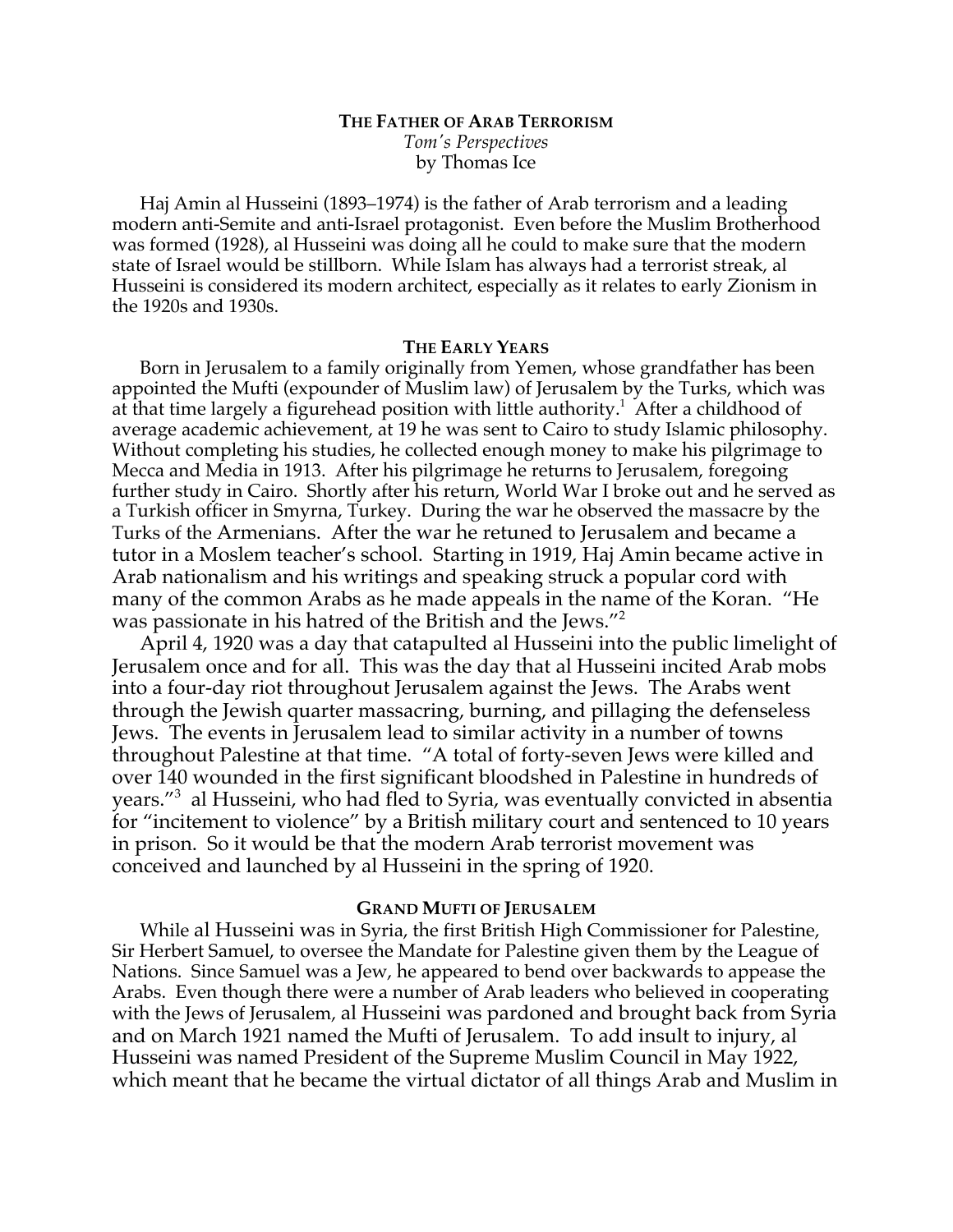Jerusalem. Later that year, al Husseini was "installed as virtual religious leader of the Muslim Arabs of Palestine."4

Things were pretty quite in Palestine until August of 1929 when al Husseini instigated a series of simultaneous attacks by Arabs against the Jews throughout Palestine. He used fabricated pictures showing the Dome of the Rock in Jerusalem supposedly vandalized by Jews who, it was said, were making plans to rebuild Israel's Temple. This pogrom against the Jews "resulted in the murders of one hundred and thirty-three Jews with over three hundred wounded." This riot resulted in the murder of sixty-seven Jews in Hebron and the Jewish abandonment of the ancient city until Jews returned in 1968.

"The election of Hitler as Chancellor of Germany, January 30, 1933, was an event that galvanized the entire Arab world and this would serve to further accelerate al Husseini's growing influence."5 By April of 1936, in response to more propaganda from al Husseini, more Arabs riots throughout Palestine broke out. In the Jewish quarter of Jerusalem, sixteen Jews were murdered and seventy-five were seriously wounded. However, this time the Jewish communities had built up defense forces and were often able to fight back and defend themselves. Ongoing engagements by the Arabs against the Jews lead to near-warlike conditions throughout Palestine for the next three years.

Finally, in 1937 the British decided to do something about the Grand Mufti of Jerusalem. al Husseini not only killed Jews and the British, but would also kill fellow Arabs who opposed him. On October 1, 1937, the British began to roundup al Husseini and his gang. Those who were captured were deported to the Seychelles Islands, east of Africa. However, the Mufti of Jerusalem hid in the Dome of the Rock, "confident that the British authorities would not dare to enter. A few days later, he slipped out of a side door and, dressed in the garb of an Arab peasant woman, was smuggled aboard a boat moored near Jaffa and escaped to Lebanon."6 Some believe that it was likely the Nazis that aided his escape to Lebanon.<sup>7</sup> On October 2, 1937 Nazi SS officers Adolf Eichmann and Herbert Hagen arrived in Haifa and had a meeting for 48 hours with al Husseini. Even while exiled in Beirut, al Husseini was able to direct many terrorist operations back in Palestine for another year and a half, ending in 1939. al Husseini's "Arab revolt would result in the deaths of 2,652 Jews, 618 British and 6,953 Arabs."8

## **WORLD WAR II YEARS**

In 1938 the exiled al Husseini was put on the payroll of the German Intelligence Division. He became an agent for Nazi political, financial, and military interests in the Middle East. The Mufti of Jerusalem agreed to aid in spreading Nazi ideas throughout the Muslim Arab world. This influence is seen even in our own day where Saddam Hussein was the head of the Ba'ath party in Iraq while currently Bashar al-Assad and the Ba'ath party control Syria. The Arab Socialist Ba'ath party throughout the Islamic world is nothing more than a Muslim version of Nazism, which al Husseini played a central role in spreading.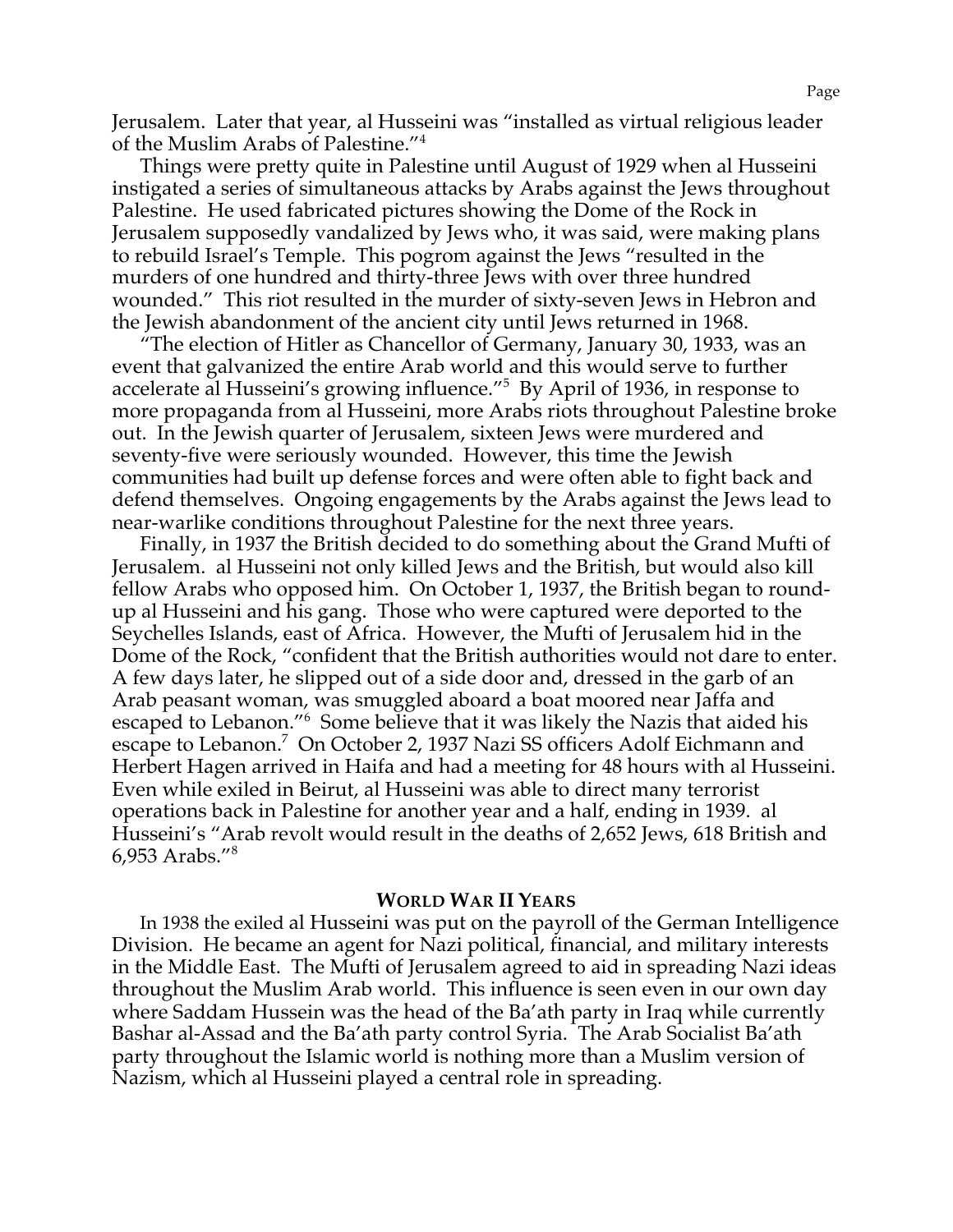In October 1939, one month after the German war began, al Husseini fled to Iraq and attempted to aid a Nazi backed coup against the pro-British government. The Germans had a plan to remove all European influence from the Middle East and form an independent and united Arab kingdom. Had the German's won, al Husseini would have been placed over this kingdom so that he could kill every Jew under his jurisdiction. Fortunately all of these plans failed, however, there still exists a major strand of ideology that has been left that resonates in our own day through movements like the Egyptian Brotherhood. al Husseini blamed the Jews, even though small in number and largely powerless in Iraq, for the Nazi failure.

As the coup in Iraq failed, al Husseini once again flees, this time to Berlin, with a stop in Rome to meet with Mussolini on October 17, 1941. al Husseini is called in Germany "The Fuhrer of the Arab World" and lived in Berlin until May 1945. He labeled his residence in Berlin as "The Research Institute on the Jewish Problem in the Moslem World." The displaced Mufti of Jerusalem was funded by the "money confiscated from Jews on their way to concentration camps."9

al Husseini was extremely active on behalf of Hitler and the Nazis during the war. What did he do? He was intimately involved in developing the tactics and strategy for the "final solution"—the systematic extermination of the Jews. This is something that was clearly dear to his heart. It is said that many of his ideas about killing Jews originated with him during his time in the Turkish army during the First World War as he observed the Turks during the massacre of the Armenians. The former Mufti of Jerusalem established for Hitler the Hanzar Brigades, which were composed of Muslims Nazi troops. Many were Muslims from the Balkans who made-up a significant percent of the Nazi fighting force. "Approximately 100,000 European Muslims were recruited and fought for Nazi Germany during the course of the war."<sup>10</sup>

### **CONCLUSION**

After the Second World War, al Husseini was under house arrest in Paris and was to be tried on the World Court as a war criminal, for which he certainly qualified. As he had done a number of times before, he escaped and made his way to Cairo and lived within the Arab world until his death in 1974. He never returned to Jerusalem after his 1937 departure and had very little influence. The former Grand Mufti of Jerusalem left quite a legacy! As the father of Middle East Muslim terrorism, his place as leader of the radical, nationalist Palestinian Arabs was taken by his nephew Mohammed Abdel-Raouf Arafat As Qudwa al- Husseini, better known as Yasser Arafat. In August 2002, Arafat gave an interview in which he referred to "our hero al-Husseini" as a symbol of Palestinian Arab resistance. Just such a profile could very well foreshadow some of the events destined to unfold during a coming tribulation. Maranatha!

# **ENDNOTES**

 <sup>1</sup> Information for this article was obtained from the following resources: Moshe Perlman, *Mufti of Jerusalem: Haj Amin El Husseini, A Father of Jihad* (Philadelphia: Pavilion Press, 2006); Chuck Morse, *The Nazi Connection to Islamic Terrorism: Adolf Hitler and Haj Amin al-Husseini* (New York: iUniverse, 2003);